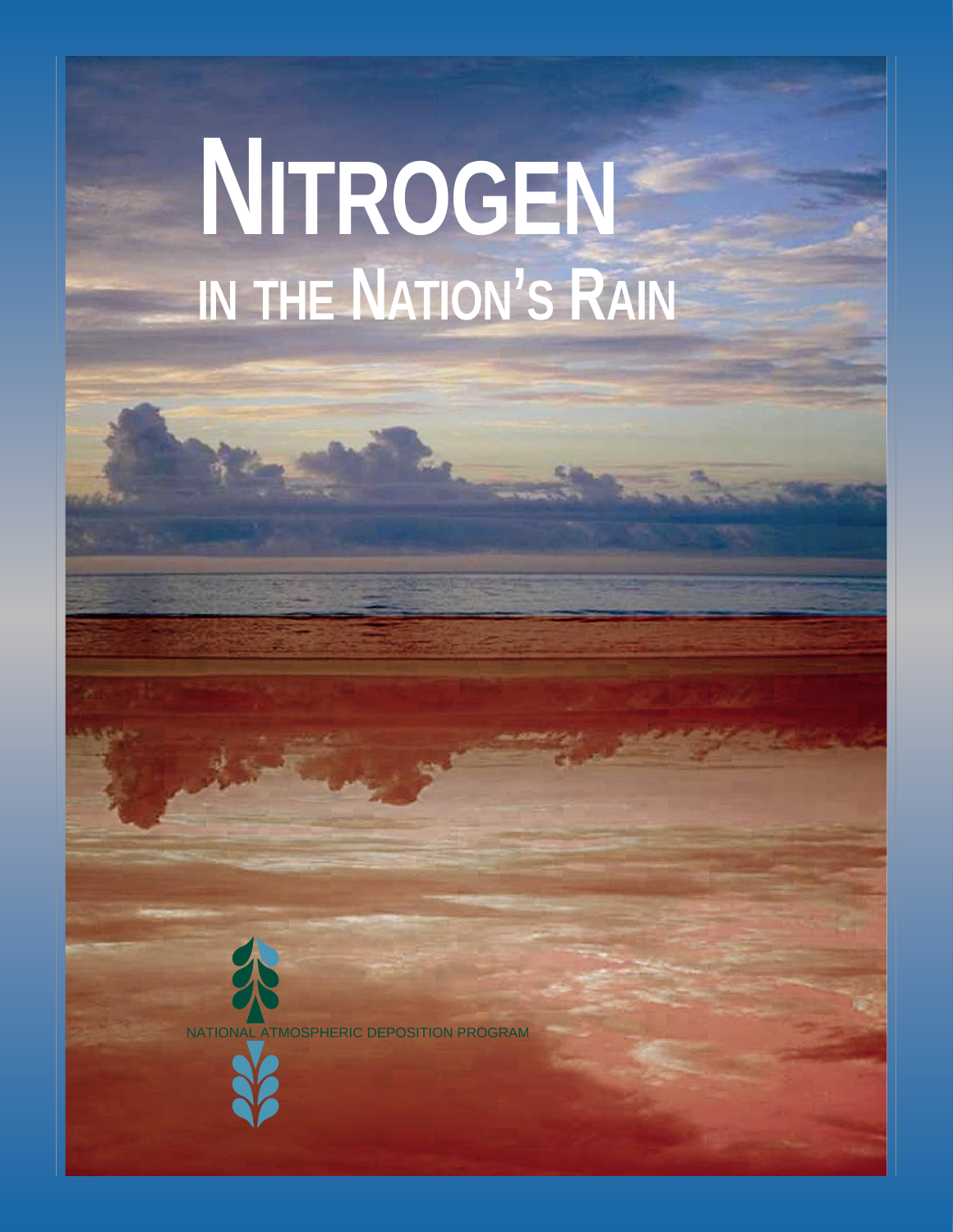### **HOW TO OBTAIN NADP DATA**

Data products are available from the National Atmospheric Deposition Program (NADP) free of charge. The easiest way to obtain data is by visiting our Internet site at **http://nadp.sws.uiuc.edu**

#### **Our products include:**

- Weekly and daily precipitation chemistry data
- Monthly, seasonal, and annual precipitation-weighted mean concentrations
- Annual and seasonal deposition totals
- Mercury deposition data
- Daily precipitation totals
- Color isopleth maps of precipitation concentrations and wet deposition
- Site photos and information
- Quality assurance data and other information

#### **For further information, contact:**

NADP Program Office Illinois State Water Survey 2204 Griffith Drive Champaign, Illinois 61820 E-mail: nadp@sws.uiuc.edu

### **CREDITS**

**Contributors:** Ellen Porter, U.S. Fish & Wildlife Service; Kathy Tonnessen, National Park Service; John Sherwell, Maryland Department of Natural Resources; and Richard Grant, Department of Agronomy, Purdue University

**Editors:** Eva Kingston, Van Bowersox, and Gayle Zorrilla

**Designer:** Wheeler Arts

**Photography:** All uncredited photos are copyrighted by Nova Development Corporation and its licensors.

**Computer Support:** Bob Larson and Linda Hascall

NADP Brochure 2000-01c (revised) 2M—05-02—02-1802—ek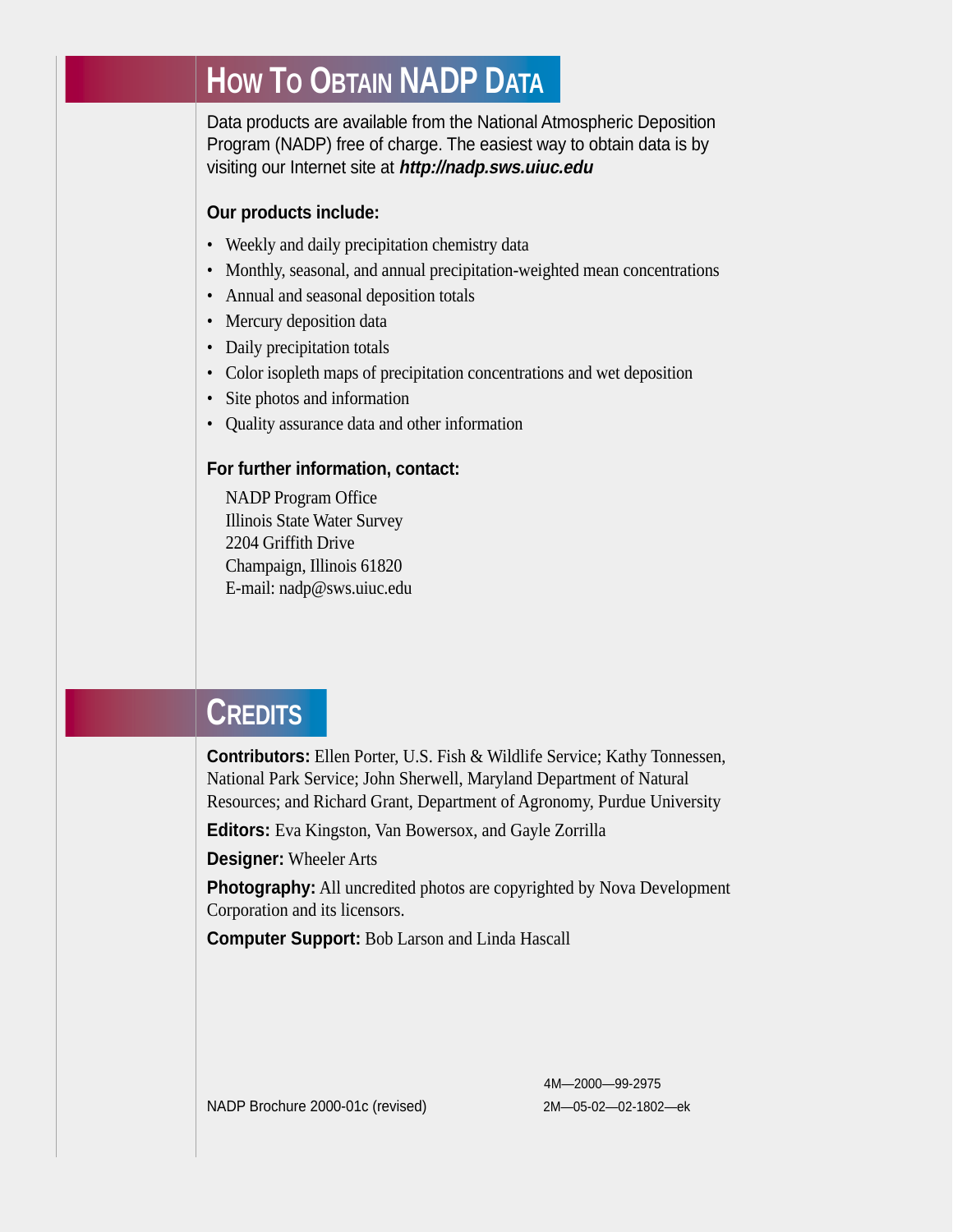

Nitrogen is essential for all living things. Nearly 98% of the world's nitrogen is found in the solid earth within the chemical structure of rock, soil, and sediment. The remainder moves in a dynamic cycle involving the atmosphere, oceans, lakes, streams, plants, and animals. Small amounts of the nitrogen in soil and sediment also enter this complex cycle.

Molecular nitrogen  $(N_2)$  is a colorless odorless gas that comprises 78% of our atmosphere. Nearly 8 metric tons of nitrogen sit atop every square meter of the earth's surface. Molecular nitrogen is stable and converting it to other chemical compounds requires considerable energy. A lightning bolt provides sufficient energy to do the job, causing some nitrogen and oxygen in the air to form nitrogen oxides. Photosynthetic energy in plants and chemical energy in soil microorganisms also can convert nitrogen to other chemical forms. All of these natural processes occur in the cycling of nitrogen in our environment.

In addition to molecular nitrogen, trace amounts of nitrogen oxides, nitric acid vapor, gaseous ammonia, particulate nitrate and ammonium compounds, and organic nitrogen circulate through the atmosphere. In the United States, nitrogen contributions from human

activities rival or exceed contributions from natural sources for many of these trace compounds.

Atmospheric nitrogen compounds cycle to the land and water through atmospheric deposition. Wet deposition, predominantly rain and snow, carries nitrate and ammonium. Dry deposition involves complex interactions between airborne nitrogen compounds and plant, water, soil, rock, or building surfaces.

Key issues for scientists, policymakers, and the public are the extent to which human activities are affecting the form and amount of nitrogen in the air, the deposition of nitrogen compounds from the air, and nitrogen cycling in the environment.

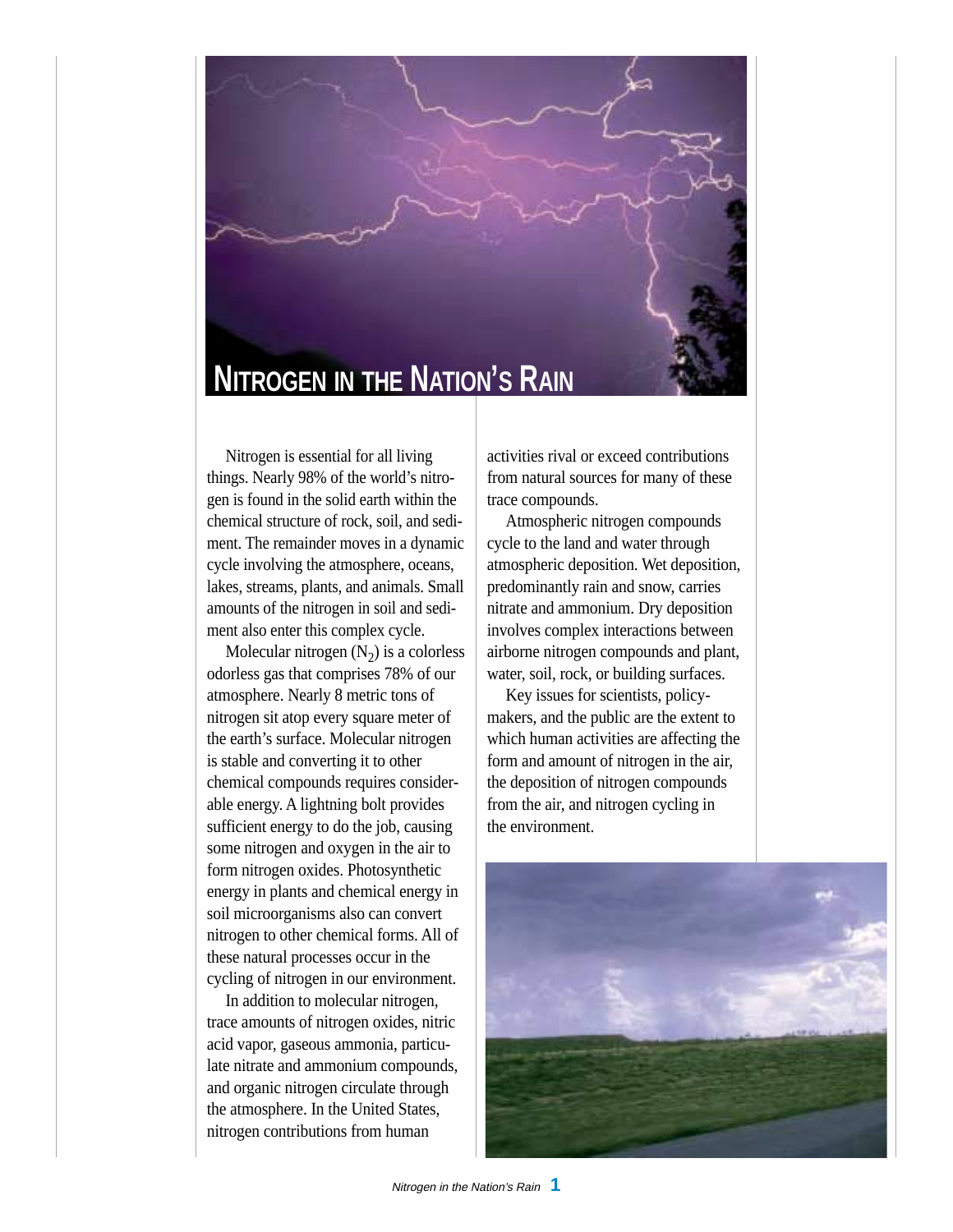

Atmospheric nitrogen pathways.

**Source:** Adapted from National Science and Technology Council Committee on Environment and Natural Resources, Air Quality Research Subcommittee, 1999.

### **Which Human Activities Contribute Nitrogen?**

Combustion provides high temperatures in which nitrogen can be oxidized to form nitrogen oxides. It's not surprising, then, that emissions from motor vehicles, electric utilities, and industrial boilers are the largest sources of atmospheric nitrogen oxides in the United States. Human activities now account for more than 90% of U.S. nitrogen oxide emissions. According to the U.S. Environmental Protection Agency, nitrogen oxide emissions fluctuated between 20 and 23 million metric tons since 1972, which is double the 1950 value.

Atmospheric chemical reactions that occur when sunlight is present strongly link nitrogen oxides and other trace gases with formation of ozone. Depending on atmospheric conditions, these reactions can occur within several hundred meters of the original nitrogen oxide source or after the pollutants have been carried several hundred kilometers downwind — perhaps crossing state or national borders. Ultimately, some nitrogen oxides are converted to nitric acid vapor or particulate nitrates. Precipitation efficiently removes both pollutants



**Source:** National Atmospheric Deposition Program National Trends Network (after J.N. Galloway, G.E. Likens, and M.E. Hawley, 1984. Science **226**:829).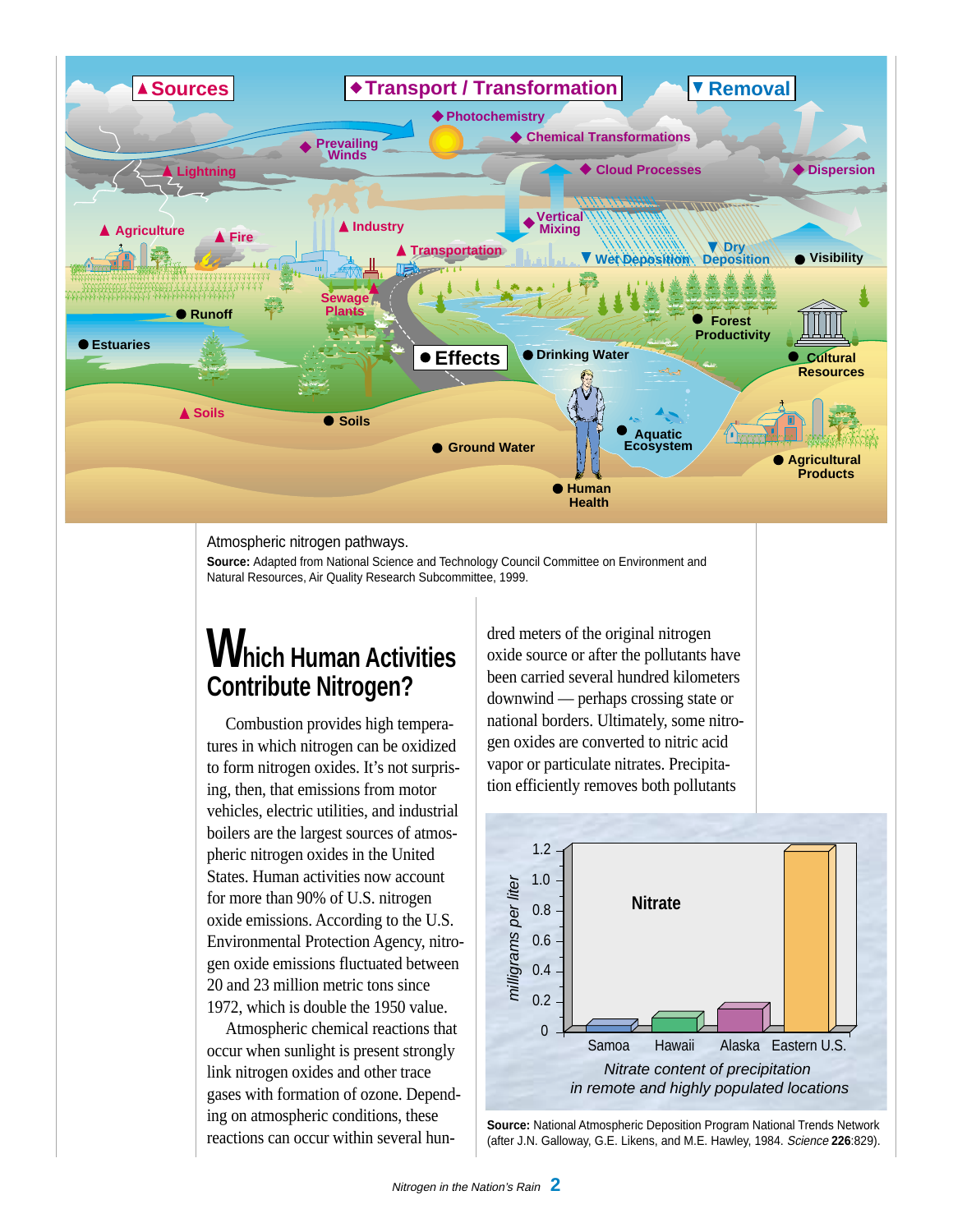from the air. As a consequence, nitrates in precipitation tend to be highest where the air is most polluted with nitrogen oxides. These areas are likely to have high population densities, numerous motor vehicles, and many power plants or industrial boilers.

Ammonia and ammonium are other forms in which nitrogen occurs. Ammonia is a gas that becomes ammonium when dissolved in water or when present in soils or airborne particles. Unlike nitrogen oxides that form during combustion, soil microorganisms naturally form ammonia and ammonium, compounds of nitrogen and hydrogen. Other processes also form these compounds.

Today, farmers apply millions of tons of nitrogen fertilizers to the soil. The U.S. Environmental Protection Agency estimates that half a million metric tons of ammonia were emitted to the atmosphere from fertilizer applications alone in 1997. More than three times as much was emitted from livestock waste (manure and urine). These two sources account for almost 80% of ammonia emissions in the United States.

Precipitation readily removes ammonia and ammonium from the air. Wet deposition of these compounds and

nitrate could be viewed as another source of fertilizer for agricultural crops (see sidebar on agriculture). It can also be an unwanted input of fertilizer to sensitive ecosystems.

The U.S. map below shows the total inorganic nitrogen deposited in precipitation in 1998. Total inorganic nitrogen includes the nitrogen from nitrate ammonium. Wet inorganic nitrogen deposition was highest in the intensely cultivated upper Midwest. Parts of eight states from eastern Nebraska to western Ohio received 7 kilograms per hectare (6.2 pounds per acre) or higher. Onehalf to three-quarters of the total inorganic nitrogen deposited in this area is from ammonium deposition, which peaks in this same area.

A U.S. Environmental Protection Agency map shows that atmospheric ammonia emissions also peak there. Ammonium-nitrogen dominates the total inorganic nitrogen deposition in the upper Midwest, while nitrate-nitrogen generally dominates in the Northeast.

Areas with the highest nitrogen emissions do not necessarily experience the greatest deposition effects, which can occur far from the original nitrogen source. Scientists have found that some



1998 wet deposition of nitrogen from nitrate and ammonium.

**Source:** National Atmospheric Deposition Program National Trends Network.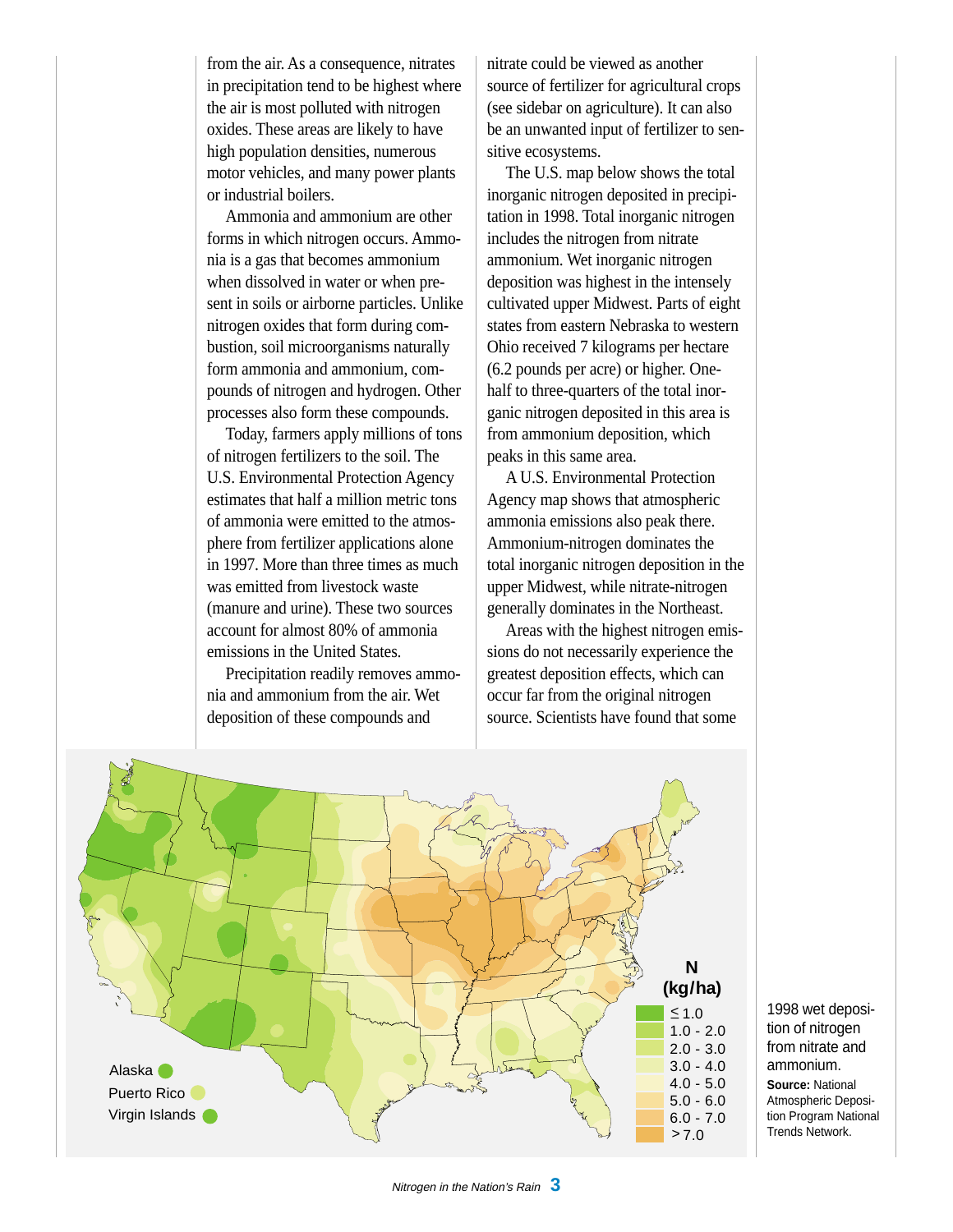

satellite, computer, and electronics, crop production is moving into a new age.

### **The Role of Agriculture**

With advances in John Deere - NAAMC. Persons engaged in the business of agriculture have a multifaceted interest in nitrogen deposition. Applying nitrogen-based fertilizers has proven very effective in increasing crop yields, but these same fertilizers may be detrimental to the goal of sustainable agriculture and may raise the amount of nitrogen in ground water and surface water downstream of the farmland, contributing to the degradation of aquatic ecosystems. Therefore, one of the major challenges facing environmentally conscious crop producers today is the fertilizer application rates that will optimize crop yield and profit and minimize potential environmental damage. Availability of nitrogen for plant growth and crop yield depends on numerous factors: historical land use, crop type, residual nitrogen from legumes such as soybeans, soil type and condition, amount of nitrogen released by soil organic matter, and amount of nitrogen deposited by atmospheric deposition.

> Precision farming addresses this complex problem by providing real-time variable-rate fertilizer application that takes into consideration the crop, soil type, soil fertility, and other factors within an individual field. This maximizes the efficiency of fertilizer application, minimizes waste, and reduces surface water contamination. On a larger scale, the management guidelines of statewide fertilizer use for a given crop can be adjusted for the spatial variation of plantavailable atmospheric nitrogen deposition. For instance, precipitation over the Midwest annually contributes 3 to 7 kilograms per hectare of inorganic nitrogen to the soil, representing less than 5% of the inorganic nitrogen needs of corn and up to 15% of the nitrogen needs of wheat, depending on the target yield of the crop and on soil quality. Estimated atmospheric nitrogen deposition for the eastern United States could account for at least 10% of the nitrogen needs of major, nonnitrogen-fixing crops.

> All of us benefit as science and technology continue to work together to optimize farmland crop production and safeguard the water supply and terrestrial and aquatic ecosystems.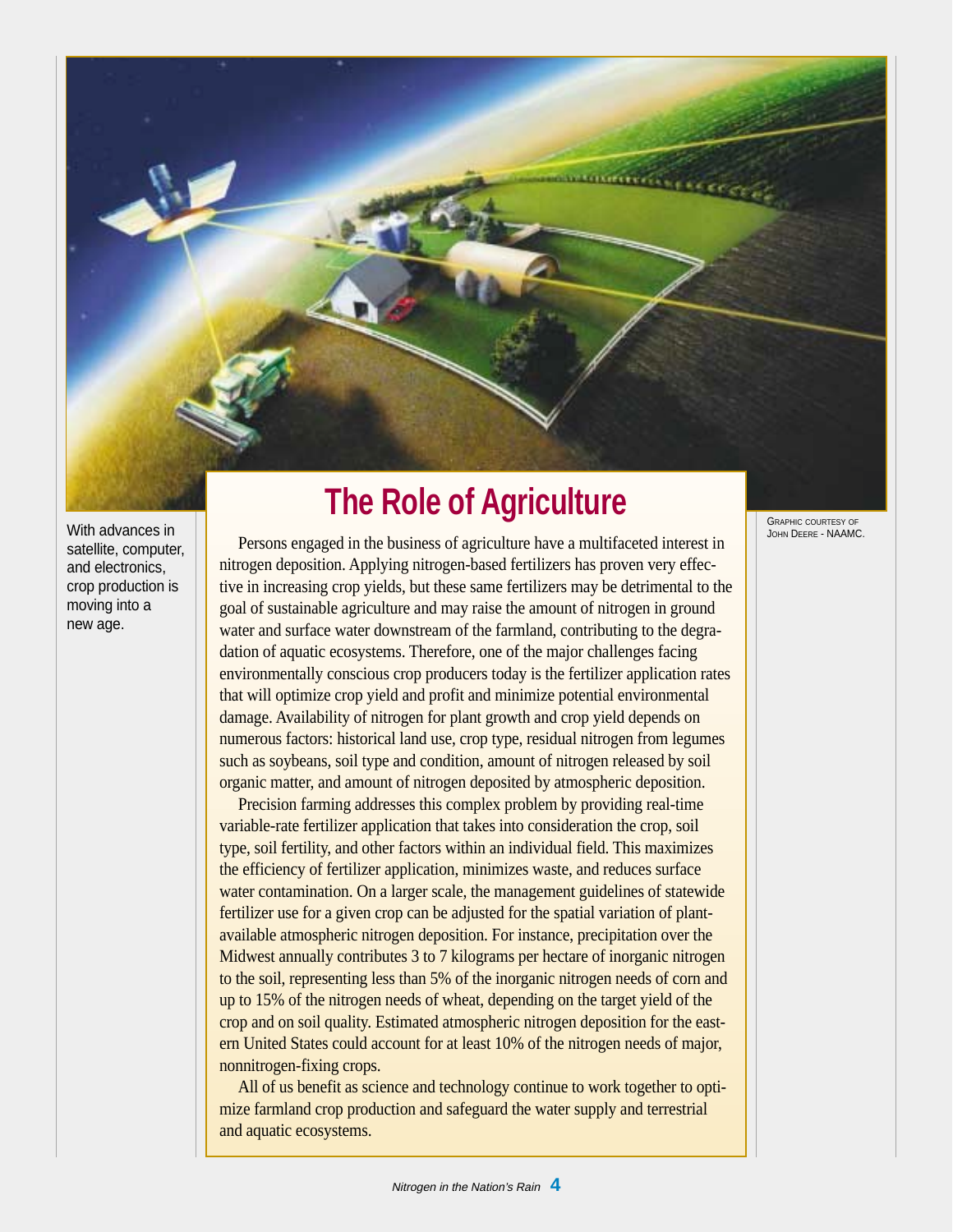ecosystems are more sensitive to added nitrogen than others: certain high-elevation eastern forests and streams, East and Gulf Coast estuaries, and western alpine areas and high-elevation forests.

### **What Effects Are Associated with Nitrogen Deposition?**

Depending on the chemical form and amount in the environment, nitrogen can serve as a nutrient, enhancing growth and productivity, or as a toxin, causing ecological damage or harming human health. Scientists often refer to nitrogen as a macronutrient because plants and animals require it in relatively large proportions compared to other essential nutrients such as iron or copper.

Nitrogen needs vary, depending on the ecosystem and on the plant or animal species. Different life forms within the same ecosystem do not have the same nitrogen requirements.

Many ecosystems and crops are limited by the availability of nitrogen. That's why the advent of synthetic fertilizers earlier in the 20th century has been such a boon to agricultural productivity. That's also why atmospheric deposition of nitrogen in some ecosystems may stimulate unhealthy growth or cause growth of some plants at the expense of others.

Air quality and atmospheric deposition are closely linked. Nitrogen oxides contribute to the formation of ozone, a lung irritant. Many studies have shown that elevated ozone levels also damage plant leaves and reduce crop yields. Near urban or industrial air pollution sources, high nitrogen dioxide concentrations can irritate human lung tissues and lower resistance to influenza or other respiratory infections.

Visibility degradation and acidic deposition are also linked. Too many fine particles in the air create the

unsightly haze that reduces visibility in many U.S. cities and even occasionally shrouds the beautiful vistas in national park and wilderness areas. These fine particles contain nitrogen compounds (nitrate, ammonium, or both) and other pollutants (sulfate and carbon compounds). Sulfate is often more important than nitrogen in degrading visibility, especially in the eastern United States. When sunlight is present, nitrogen dioxide gas may also contribute to degradation of visibility .

While precipitation cleans the air, rain and snow contain nitrates and sulfates, making them more acidic. Statues, monuments, and the exteriors of buildings are all subject to acid rain damage. Acidic precipitation also affects sensitive streams, lakes, and soils, which are easily altered by chemical inputs. Acidic precipitation can disturb the delicate balance in these sensitive ecosystems.

Bristlecone pines are among the oldest living organisms. Increases in the amount of nitrogen that reaches this tree may reduce its chances of survival in such a harsh environment.



PHOTO BY GARY LEAR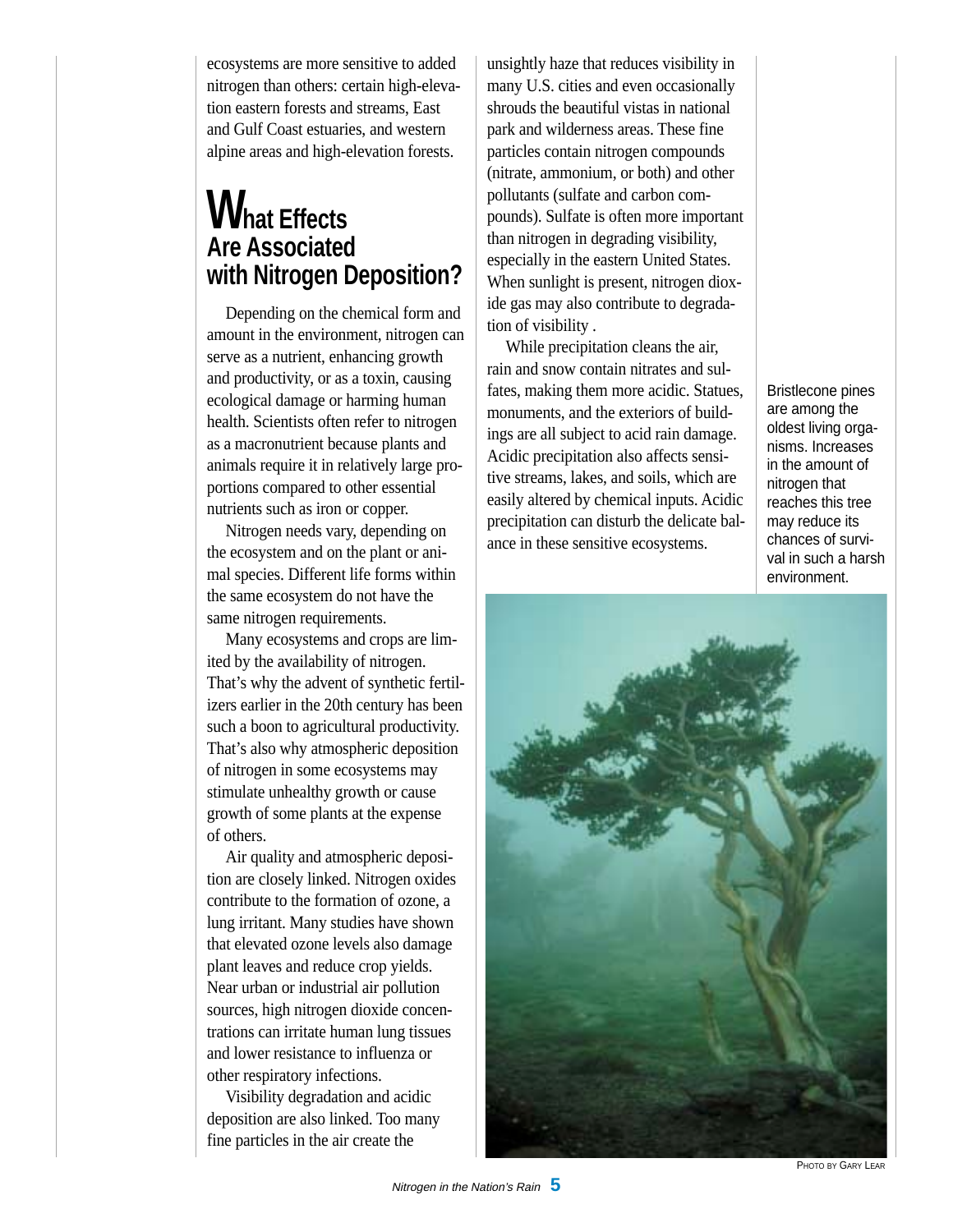Nitrogen deposition also may have a fertilizer effect. In estuaries and coastal ecosystems, this can lead to eutrophication, a condition characterized by algae blooms, low dissolved oxygen, and loss of invertebrates, fish, and other wildlife.

#### **Effects on Freshwater and Terrestrial Systems**

Freshwater streams, ponds, and lakes respond to the water and chemical inputs from rainstorms and snowmelt. On rare occasions when the ground is frozen, some headwater streams carry a surge of nitrate, sulfate, and acidity provided directly by rain or melting snow.

More typically, precipitation soaks into the ground adding nitrate and ammonium to the nitrogen cycle, which also involves soils, decaying plant and animal matter, microbes, and living plant roots. Many factors control the rate at which nitrogen enters and leaves this complex cycle, including soil type, temperature, microbial activity, and plant needs. Precipitation is just one source of the nitrogen in soils.

Scientists have found that the cumulative effect of years of nitrogen deposition does increase the amount of nitrogen carried by streamflow from some watersheds. Rainstorms and snowmelt can flush accumulated nitrate from soils into these streams.

Nitrogen deposition, especially in combination with sulfate, can contribute





to episodic acidification of streams. Not all aquatic organisms have the same tolerance for these episodes, which can cause a decline in acid-sensitive fish, amphibian, and invertebrate populations.

Nitrogen deposition to forest and alpine soils can affect plant populations and overall forest health. Decades of acidic nitrate and sulfate deposition has depleted the supply of calcium and mobilized aluminum in some forest soils. Calcium is essential for tree growth, but aluminum interferes with the uptake of this nutrient by tree roots.

Low soil calcium has been linked to the dieback of sugar maples in some northeastern forests. Researchers are studying nitrogen-saturated, high-elevation spruce/fir forests in the Great Smoky Mountains National Park. They find that as aluminum in soil water increases, the calcium in spruce trees decreases,

nitrogen often reaches a peak during the spring when snowmelt or rainstorms can flush nitrate from the soils.

PHOTO BY KATHY TONNESSEN

Stream acidification in Shenandoah National Park has had effects on some native species, such as this brook trout.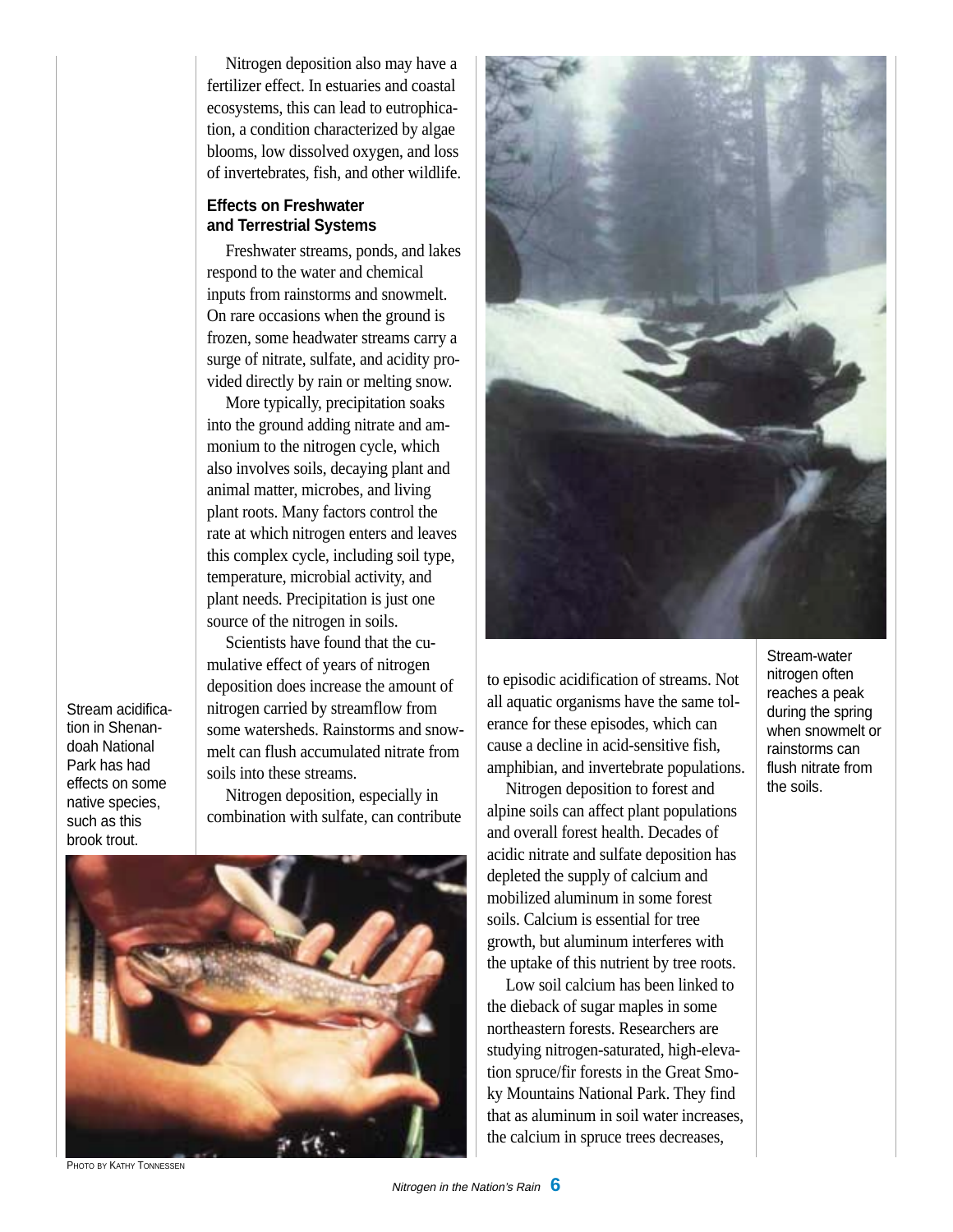

possibly making trees more vulnerable to drought and insect infestations.

Experiments have shown that adding nitrogen to alpine forest and grass communities alters the species mix. Those plants that can store and use the added nitrogen become predominant.

#### **Effects on Estuarine Systems**

The numerous estuaries along the U.S. coastline have great economic, aesthetic, and ecological value. Watersheds collect water and direct its flow into estuaries and other water bodies. Atmospheric deposition delivers nitrogen to estuaries and their watersheds. Nitrogen from many sources enters an estuary; only a portion is from atmospheric deposition (see sidebar on Chesapeake Bay). Estuary and watershed size are important in evaluating the atmospheric contribution to the total nitrogen entering an estuary.

Soils, plants, and animals retain much of the nitrogen deposited in estuarine watersheds. Much of the remainder leaves these watersheds in runoff to streams and rivers. Subsurface water carrying nitrogen can also enter these waterways, which feed into estuaries.

Nitrogen has unique effects on individual estuaries. Along the East and Gulf Coasts, nitrogen promotes growth of algae. These microscopic waterborne plants cloud water and block sunlight, which can interfere with aquatic plant and animal productivity and affect water temperature and currents. For example, algae can inhibit growth of sea grasses that offer habitat for fish and shellfish.

While living algae can degrade habitat, decaying algae also can have effects as they complete their life cycle, sink to the bottom, and decompose. Decomposition of algae and other dead matter removes oxygen from bottom waters and can lead to hypoxia, a low-oxygen condition. Hypoxia has negative impacts on populations of bottom dwellers such as crabs, oysters, mussels, and clams.



PHOTO BY KATHY TONNESSEN BIOASSAYS CAN

assess the health of fish.

### **How is Nitrogen Deposition Measured?**

Nitrogen deposition occurs as both wet and dry deposition. The National Atmospheric Deposition Program (NADP) National Trends Network (NTN) measures nitrate and ammonium in one-week rain and snow samples at nearly 240 regionally representative sites in 48 states. Nitrate and ammonium are measured in daily samples at another 10 sites in NADP's Atmospheric Integrated Research Monitoring Network (AIRMoN). These two NADP networks measure the wet deposition of inorganic nitrogen (see NADP sidebar).

Two networks measure atmospheric concentrations of gaseous nitric acid and particulate ammonium and nitrate at rural locations across the United States. The U.S. Environmental Protection Agency Clean Air Status and Trends Network (CASTNet) operates 84 sites. The National Oceanic and Atmospheric Administration operates the 5 sites in the AIRMoN dry deposition program. Dry deposition rates are calculated using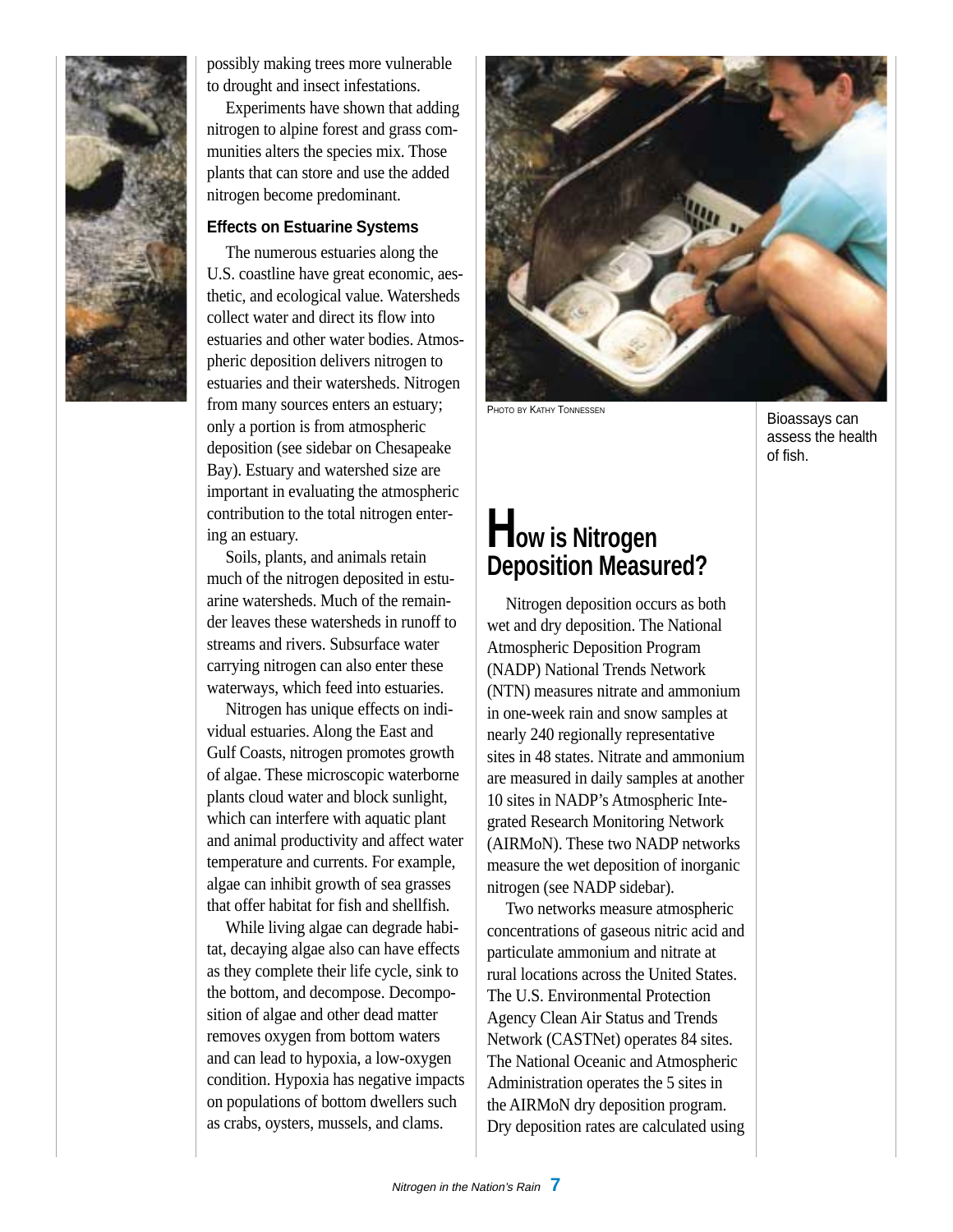

### **The Chesapeake Bay**

The Chesapeake Bay, located in coastal Maryland and Virginia, is the largest of 130 estuaries in the nation. The Bay's most troubling problem is an overabundance of nutrients. Excess nutrients lead to increased algal production and organic matter, a process known as eutrophication. Nitrate accumulates in the Bay during winter and spring. As temperatures rise, this nitrate promotes excessive algal growth. By mid-summer the decay of algae and other dead matter lead to hypoxia in the bottom waters of the Bay (see "Effects on Estuarine Systems").

Researchers are using NADP data to compute the amount of nitrogen deposited by precipitation in Chesapeake Bay and its watershed. Scientists are using computer modeling to simulate the complex cycling of nitrogen through this terrestrial watershed, which has a far greater area than the Bay itself. Chesapeake Bay Program models were used to estimate the contributions of the primary sources of nitrogen to the Bay (see pie chart).

The Chesapeake Bay Program seeks ways to reduce the amount of nitrogen entering the Bay (see map). High-quality data from NADP measurements give cooperating scientists and policymakers the information they need to meet this goal.



A water quality analysis of nitrate as N in the Chesapeake Bay. **Source:** Chesapeake Bay Program.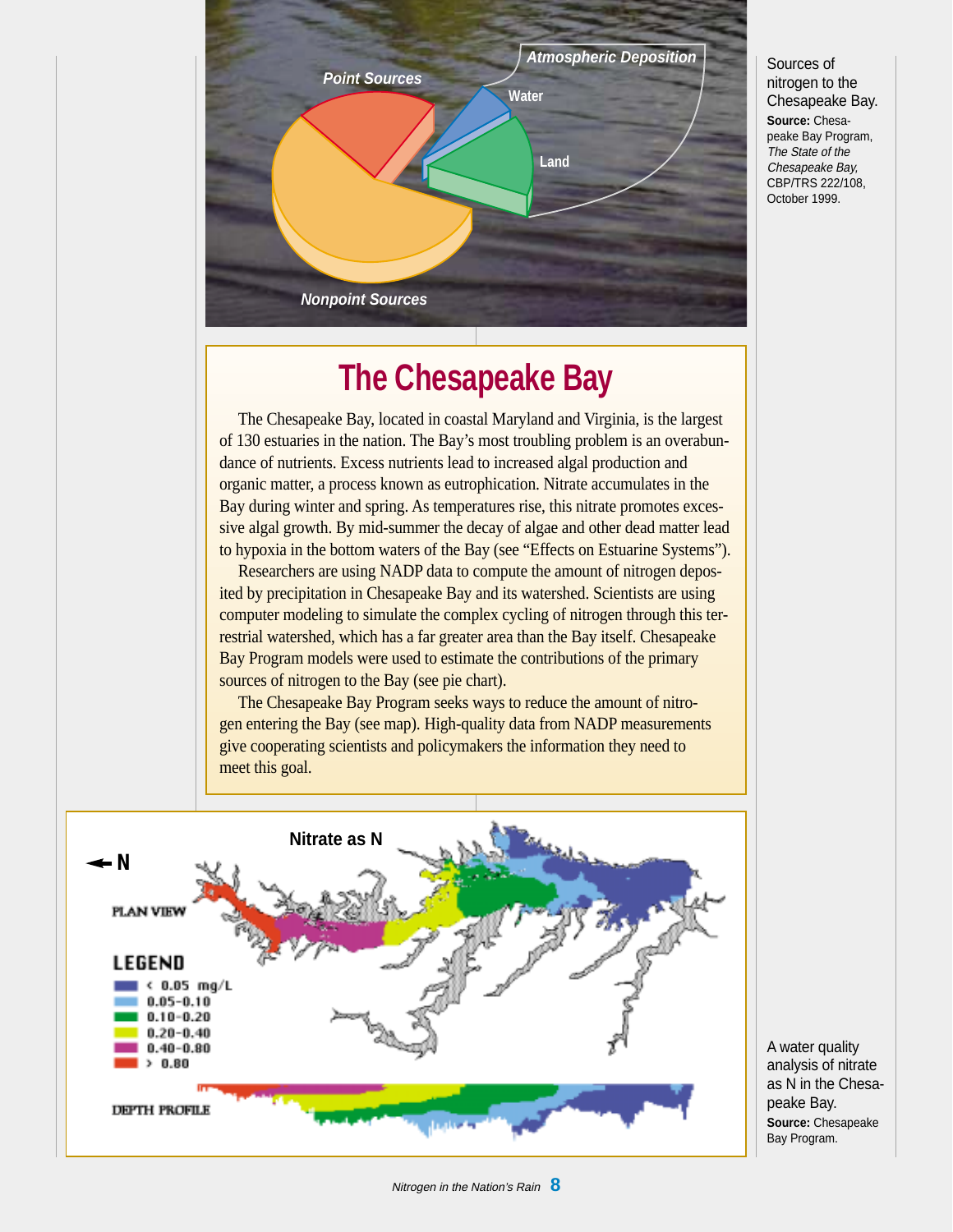these concentration data and deposition velocities simulated by a computer model. The model uses meteorological measurements, and information on land use, vegetation, and surface conditions. Calculating the dry deposition of inorganic nitrogen requires summing the individual rates for nitric acid, nitrate, and ammonium.

The amount of nitrogen deposited by precipitation can be calculated for locations without NTN or AIRMoN sites. One approach uses NADP rainfall, nitrate and ammonium concentration data, and digital terrain maps. These maps make it possible to generate plots that account for terrain effects on wet deposition. The map generated for the Chesapeake Bay watershed using this technique includes important information for planners, policymakers, and the scientific community about the complex relationship between the atmosphere and the ecological health of the nation's estuarine systems.



**Nitrogen (kg/ha)** (3.0 3.6 4.2 4.8 5.4 6.0 6.6 7.2 7.8 8.4 )9.0

> Estimated 1997 wet deposition of nitrogen in the Chesapeake Bay watershed. **Source:** J. W. Grimm and J. A. Lynch, Pennsylvania State University.

## **Summary**

Nitrogen is a macronutrient that is essential for all living things. Fossil fuel combustion, animal husbandry practices, nitrogen fertilizer production and application, and other human activities add substantial amounts of nitrogen compounds to the atmosphere every year. Higher airborne nitrate and ammonium concentrations from these activities increase the wet and dry deposition rates of nitrogen. Increased atmospheric deposition can affect natural and agricultural systems.

Information on nitrogen deposition, such as that collected by the NADP, is important to regulators, policymakers, and land managers responsible for the protection of air and water quality in natural and managed ecosystems.

A headwater stream.

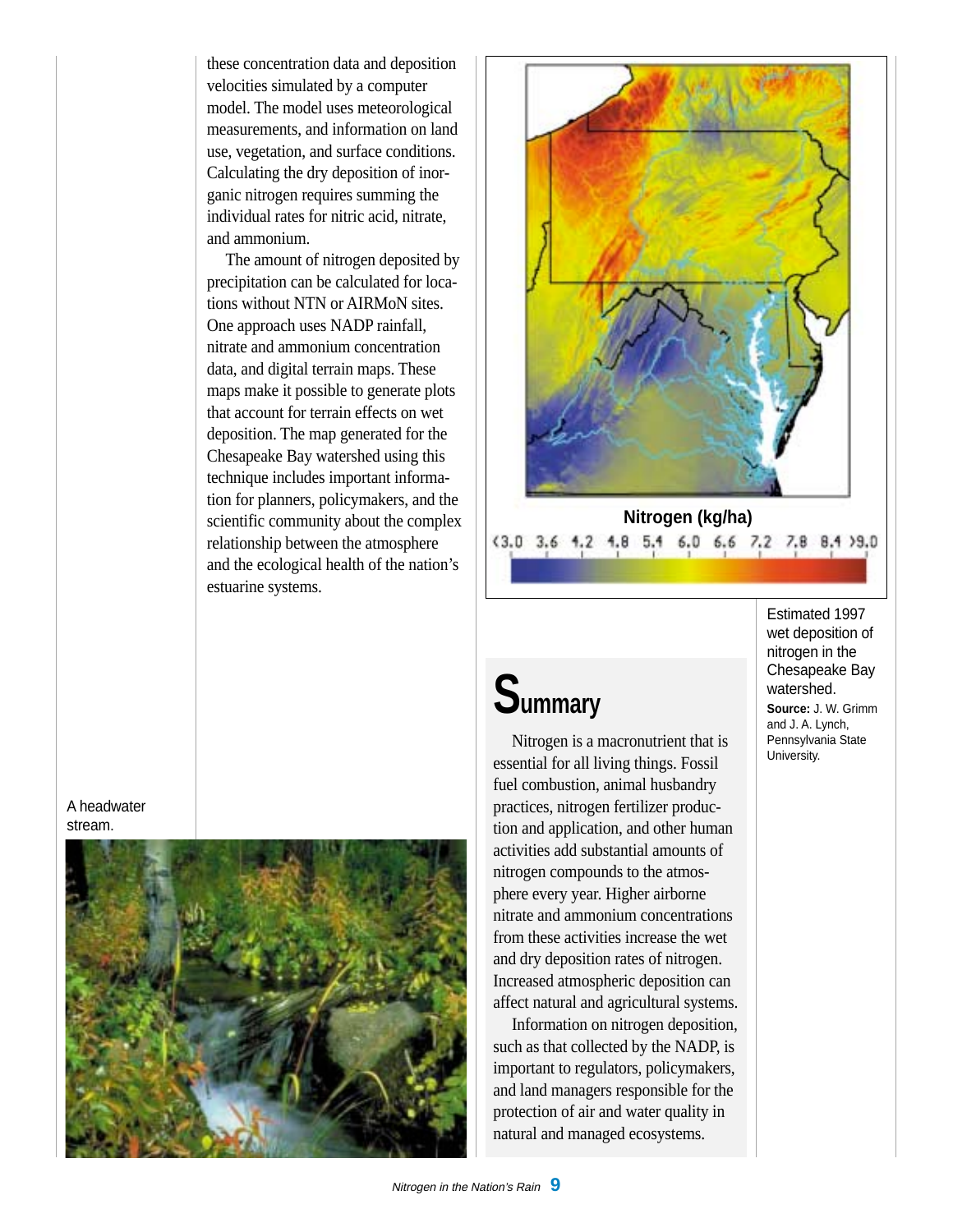### **About the National Atmospheric Deposition Program**

Evaluating nitrogen deposition from the atmosphere is a major role of the National Atmospheric Deposition Program (NADP) — a partnership of State Agricultural Experiment Stations, federal, state, and local government agencies, universities, public institutions, Native American organizations, and industries. Continued commitments by these organizations make it possible for NADP to provide the only long-term record of precipitation chemistry in the United States. This information is used by scientists, policymakers, and the public in addressing the health, environmental, and agricultural issues facing the nation, including policy decisions related to the Clean Air Act amendments.

NADP was initiated in 1977 to address the problem of atmospheric deposition and its effects on agricultural crops, forests, rangelands, surface waters, and other natural resources. NADP coordinates approximately 240 sites in the National Trends Network, which collects weekly precipitation samples for chemical analysis. Samples are analyzed at the program's Central Analytical Laboratory in Champaign, Illinois, to determine the amounts of certain chemicals, including nitrate and ammonium.

Two additional networks joined NADP in the 1990s: the Atmospheric Integrated Research Monitoring Network (AIRMoN) in 1992 and the Mercury Deposition Network (MDN) in 1996. The AIRMoN wet deposition program evaluates the effect of emission changes on precipitation chemistry, combining measurements with atmospheric models. MDN is investigating the importance of atmospheric deposition as a source of mercury in lakes and streams.

A number of federal agencies support NADP, including the Tennessee Valley Authority; U.S. Department of Agriculture (Cooperative State Research, Education, and Extension Service, and Forest Service); U.S. Department of Commerce (National Oceanic and Atmospheric Administration); U.S. Department of Interior (Bureau of Land Management, National Park Service, U.S. Fish & Wildlife Service, and U.S. Geological Survey); and U.S. Environmental Protection Agency. Additional support comes from various other federal agencies, State Agricultural Experiment Stations, state and local government agencies, universities, Native American organizations, and public and private research organizations.

For more information, contact: NADP Program Office Illinois State Water Survey 2204 Griffith Drive Champaign, IL 61820 E-mail: nadp@sws.uiuc.edu Internet: http://nadp.sws.uiuc.edu

NATIONAL ATMOSPHERIC DEPOSITION PROGRAM

A Cooperative Research Support Program of the State Agricultural Experiment Stations (NRSP-3) Federal and State Agencies and Private Research Organizations



The Illinois State Water Survey is an Affiliated Agency of the University of Illinois and a Division of the Illinois Department of Natural Resources.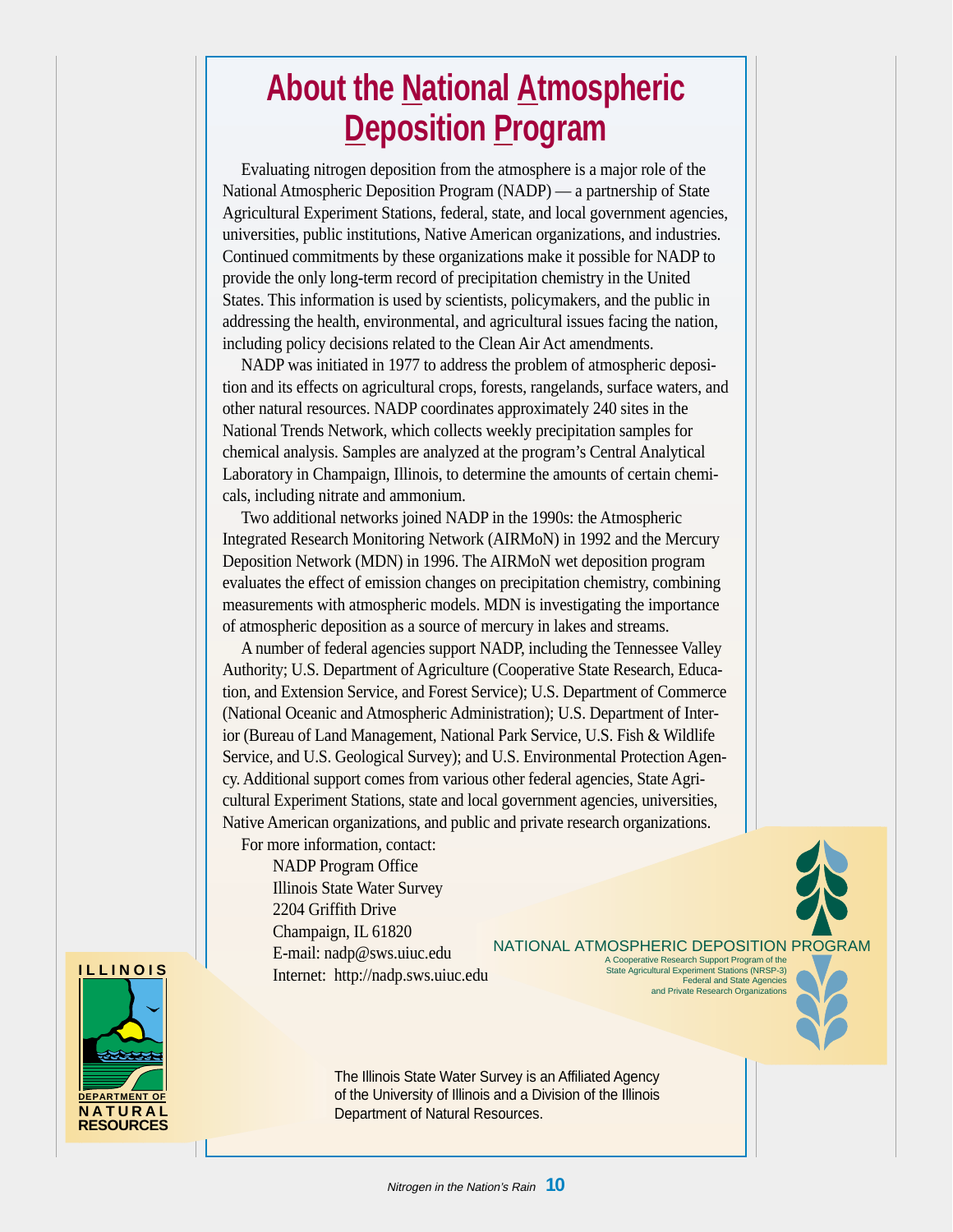### **KEY TERMS**

#### **Ammonia/Ammonium**

Compounds of nitrogen and hydrogen that readily dissolve in water. In oxygen-rich water, ammonium is easily transformed to nitrate and in oxygenpoor water to molecular nitrogen. Ammonium and nitrate comprise most of the inorganic nitrogen in precipitation.

#### **Atmospheric Deposition**

The process whereby airborne particles and gases are deposited on the earth's surface by wet deposition (precipitation) or by dry deposition (processes such as settling, impaction, and adsorption).

#### **Dry Deposition**

Atmospheric deposition that occurs when particles settle to a surface, collide with and attach to a surface, or when gases stick to a surface (adsorption) or are absorbed.

#### **Estuary**

An arm of the sea at the mouth of a stream or river where freshwater and salt water meet.

#### **Eutrophication**

A process in which nutrients degrade water quality due to excessive growth of microscopic plants and animals. As this matter dies and decays, it sometimes removes so much dissolved oxygen from the water that fish and other organisms cannot survive.

#### **Hypoxia**

A low-oxygen condition whereby decaying microscopic plants and animals in estuarine waters remove oxygen to a level below which most aquatic animals can survive. Although fish and shrimp can migrate from hypoxic zones, less mobile bottom dwellers cannot.

#### **Nitrate**

A compound of nitrogen and oxygen that is highly soluble in water. Nitrate is stable over a wide range of environmental conditions and is readily transported in surface and ground water.

#### **Nitrogen**

Molecular nitrogen  $(N_2)$ , an extremely stable gas, comprises 78% of the atmosphere. Converting this gas to other chemical compounds requires lots of energy. Other compounds of nitrogen include nitrate and ammonia/ ammonium.

#### **Watershed**

A land surface from which water drains to a lake, stream, river, estuary, or bay.

#### **Wet Deposition**

Atmospheric deposition that occurs when rain, snow, or fog carry gases and particles to the earth's surface.

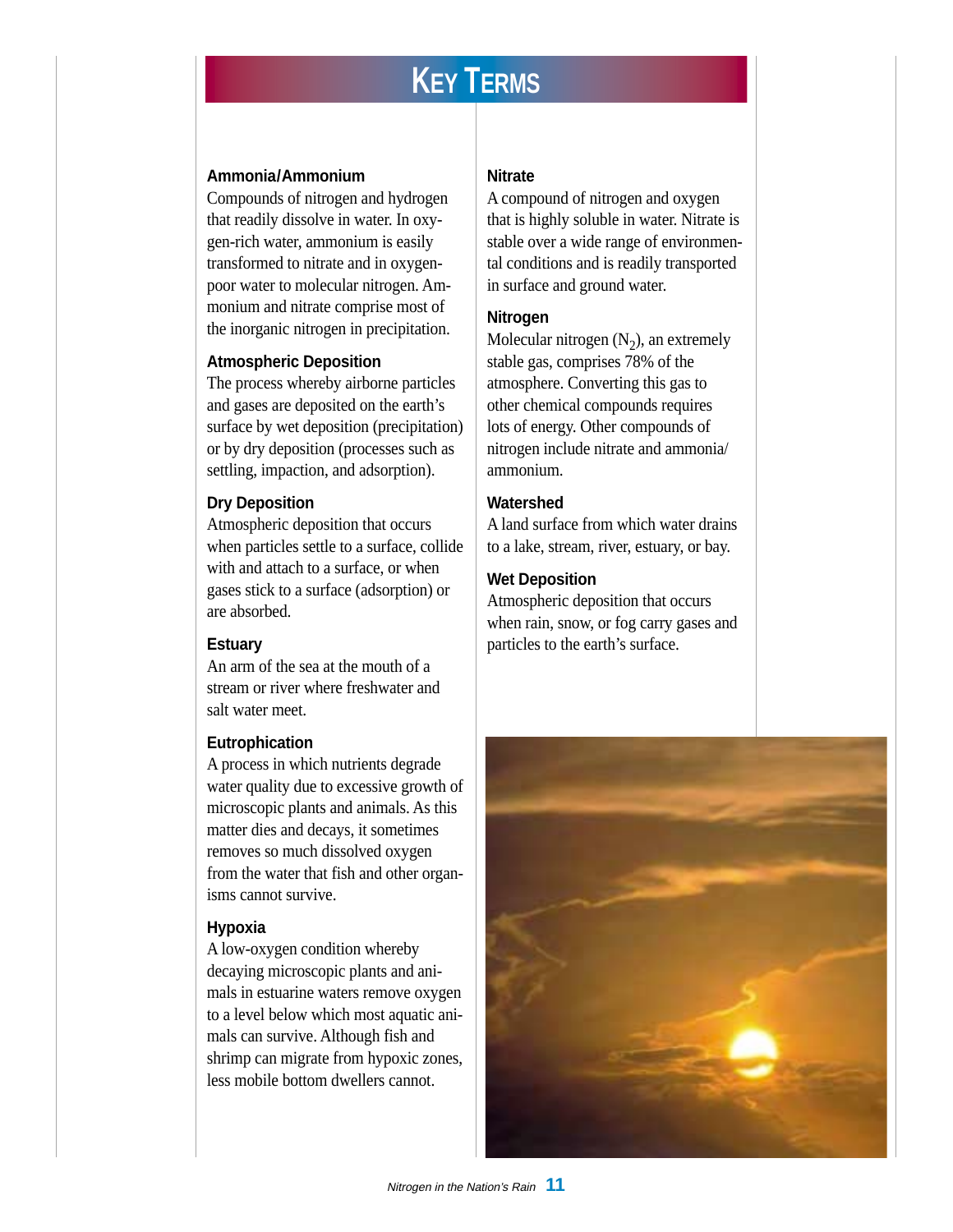### **RESOURCES**

Fenn, M.E., M.A. Poth, J.D. Aber, J.S. Baron, B.T. Bormann, D.W. Johnson, A.D. Lemly, S.G. McNulty, D.F. Ryan, and R. Stottelmeyer. 1998. Nitrogen Excess in North American Ecosystems: a Review of Geographic Extent, Predisposing Factors, Ecosystem Responses, and Management Strategies. Ecol. Appl. **8**:706-733.

Galloway, J.N., H. Levy III, and P.S. Kasibhatla. 1994. Year 2020: Consequences of Population Growth and Development on the Deposition of Oxidized Nitrogen. Ambio 23:120-123.

National Science and Technology Council Committee on Environment and Natural Resources Air Quality Subcommittee. 1999. The Role of Monitoring Networks in the Management of the Nation's Air Quality. Washington, D.C.: U.S. Government Printing Office. (http://www.nnic.noaa.gov/CENR/cenr.html)

Stoddard, J. 1994. Long-term Changes in Watershed Retention of Nitrogen; Its Causes and Aquatic Consequences. In Baker, L.A. (ed.). Environmental Chemistry of Lakes and Reservoirs. Washington, D.C.: American Chemical Society: pp. 223-284.

Vitousek, P.M., J.D. Aber, R.W. Howarth, G.E. Likens, P.A. Matson, D.W. Schindler, W.H. Schlesinger, and D.G. Tilman. 1997. Human Alteration of the Global Nitrogen Cycle: Sources and Consequences. Ecol. Appl. **7**(3):737-750.

Williams, J.N., J. Baron, R. Caine, R. Sommerfeld, and J.R. Sanford. 1996. Nitrogen Saturation in the Rocky Mountains. Environ. Sci. & Tech. **30**:640-646.